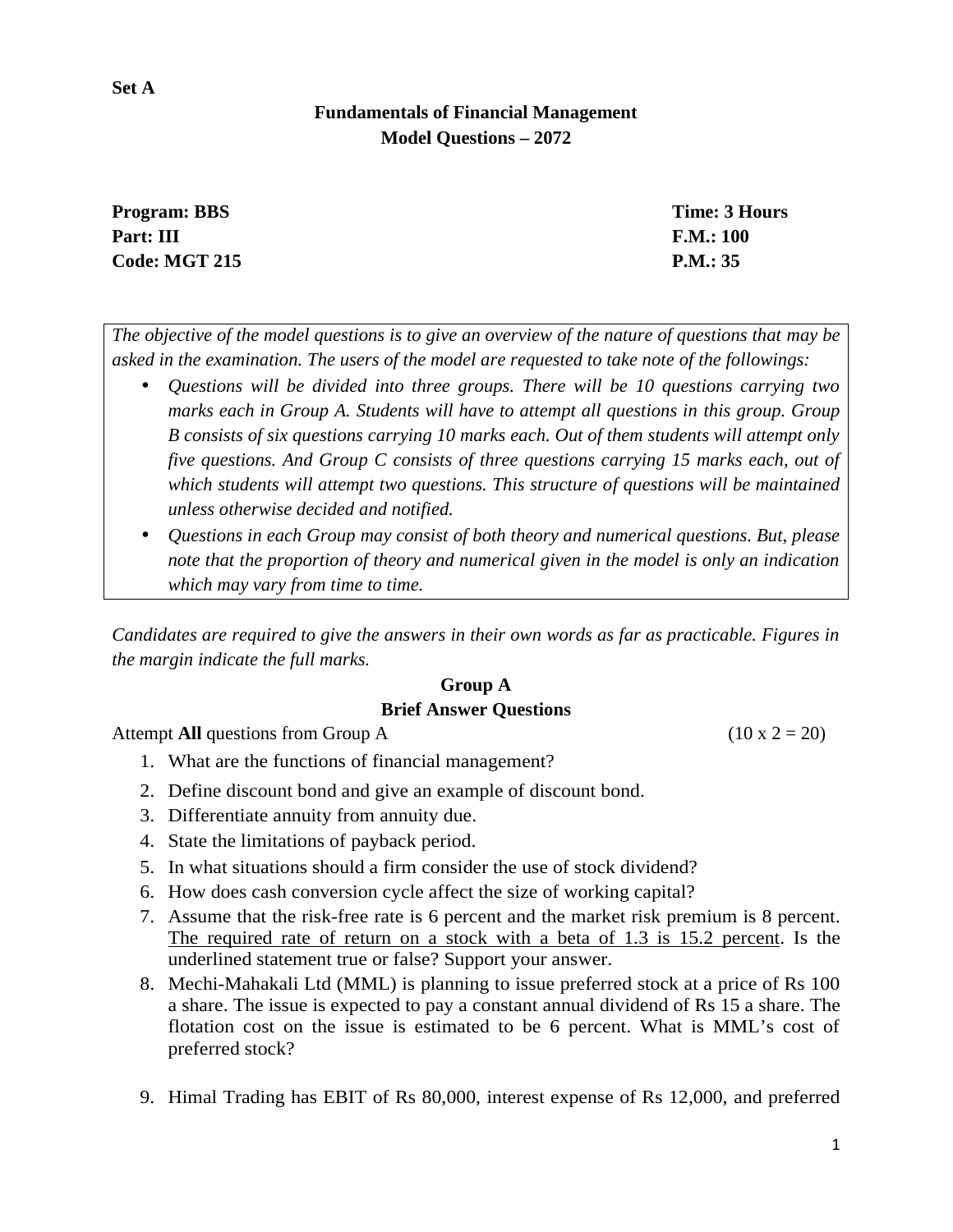dividends of Rs 16,000. If it pays taxes at the rate of 25 percent, what is its financial BEP?

10. Over the past five years, the dividends of the ABC Company have grown from Rs 10 per share to the current level of Rs 20 per share. What was the annual growth rate of the dividend?

## **Group B Descriptive Answer Questions**

Attempt any **Five** questions from Group B (5 x  $10 = 50$ )

- 11. Describe the process of computing weighted average cost of capital. Also describe the uses of WACC by giving suitable examples. (6+4)
- 12. You are provided the following information of ABC Trading.

| <b>Assets</b>          | $\mathbf{R}$ s | <b>Liabilities</b>   | <b>Rs</b> |
|------------------------|----------------|----------------------|-----------|
| Accounts receivable    | 4,000          | Accounts payable     | 1,000     |
| Cash in hand           | <b>200</b>     | Accrued wages        | 1,000     |
| Cash at bank           |                | 800 Deferred taxed   | 1,500     |
| Inventories            |                | 4,000 Long-term debt | 5,000     |
| Marketable securities  | 500            | Other accruals       | 1,000     |
| Net property and plant | 12,000         | Paid in capital      | 3,000     |
|                        |                | 5% Preferred stock   | 1,000     |
|                        |                | Retained earnings    | 7,000     |
|                        |                | Common stock         | 1,000     |

Rs 21,500 Rs 21,500

The company had 20 percent EBIT on annual sales of Rs 200,000 last year. It paid interest at the rate of 10 percent on its debt. The tax rate applicable for the company was 25 percent.

Calculate and interpret:

- a. Current ratio
- b. Quick ratio
- c. Profit margin ratio
- d. Fixed asset turnover ratio
- e. Debt equity ratio. (5X2)
- 13. Consider the probability distribution of alternative rates of return associated with Stock P and Stock Q given in the following table.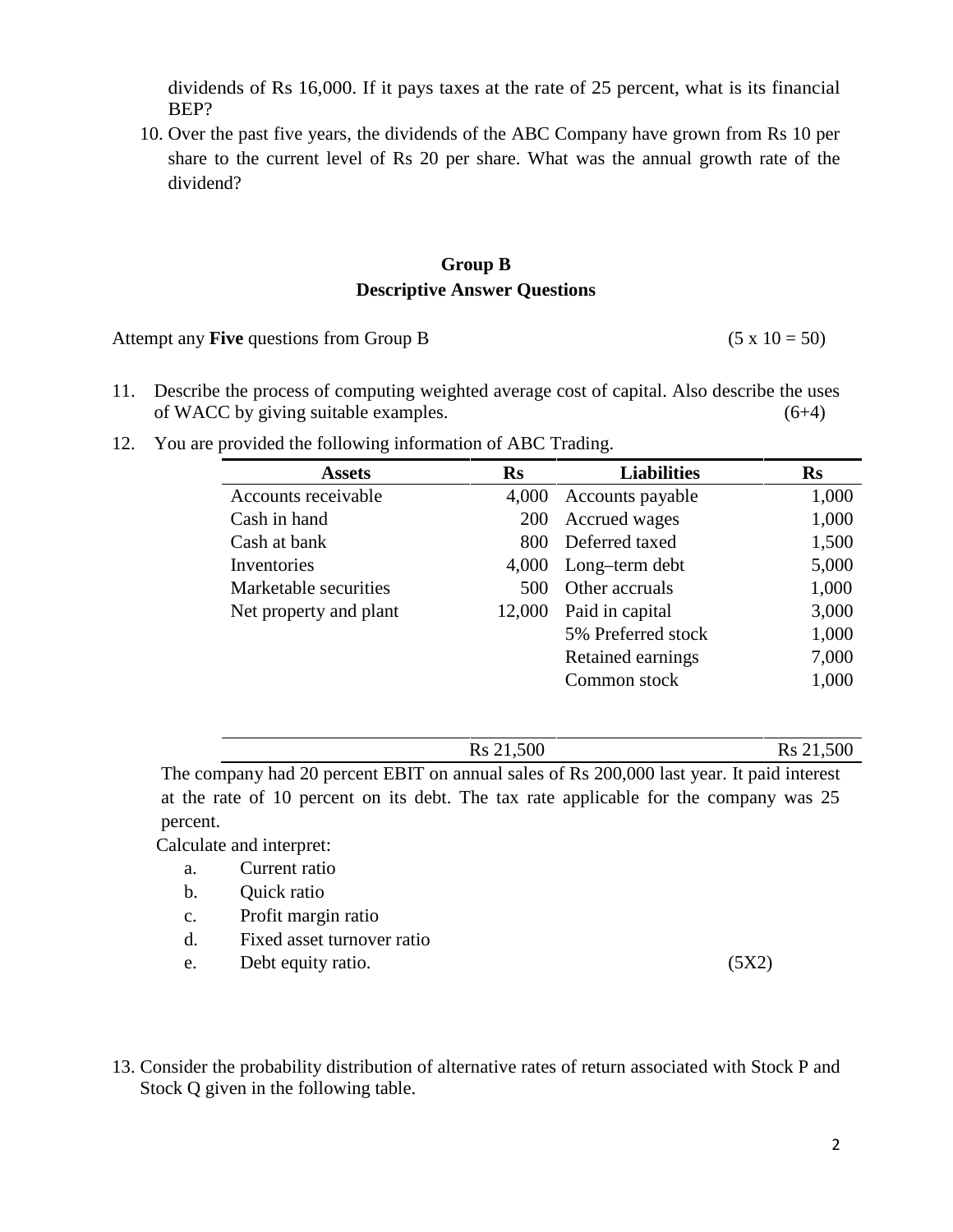| <b>State of Economy</b> | <b>Probability</b> | <b>Return on Stock</b> | <b>Return on Stock</b> |
|-------------------------|--------------------|------------------------|------------------------|
|                         |                    |                        |                        |
|                         |                    | 0.15                   | $-0.10$                |
|                         | 0.3                | 0.17                   | 0.15                   |
| C.                      | 0.3                | 0.08                   | 0.22                   |
|                         |                    | $-0.02$                | -0.03                  |

a. Calculate the expected return and standard deviation of Stock P and Stock Q.

- b. If you form a portfolio of Stock P and Stock Q comprising 80 percent wealth in P and the rest in Q, calculate the return and risk (standard deviation) of your portfolio. (Assume that the correlation between the returns of Stock P and Stock Q is 0.4262)
- c. Which investment would you prefer? (Stock P or Q or the portfolio)  $(4+4+2)$
- 14. A 12 percent coupon bond with a par value of Rs 1,000 pays interest semianually. The bond's remaining years to maturity is 8 years but may be called in 4 years at a call price of Rs 1,080. Assume that the bond is currently selling at Rs 1,150.
	- a. What is the bond's current yield?
	- b. Calculate the yield to maturity.
	- c. Interpret the current yield and yield to maturity calculated above.  $(5+3+2)$
- 15. National Hydro recently paid a dividend of Rs 20. The company expects to have supernormal growth of 10 percent for 3 years before the dividend is expected to grow at a constant rate of 5 percent. The firm's cost of equity is 15 percent.
	- a. What is the stock's horizon or terminal, value?
	- b. What is the stock's intrinsic value today?
	- c. Explain what happens to the stock value if the cost of equity increases to 17 percent?  $(3 + 5 + 2)$
- 16. (i) Mechi Tea Products procures tea leaves from local tea estates and processes green tea bags which are sold in local market. The average selling price of its finished product (tea bags) is Rs 850 per kg. The variable cost (mainly the cost of tea leaves) for producing 1 kg tea is Rs 580. Mechi Tea incurs fixed costs of Rs 170,000 per year.
	- a. What is the break-even point (in kg) for the company?
	- b. If the company requires an after tax profit of Rs 30,000 what is the target unit of sales required? Assume a 25 percent tax rate.  $(2 + 3)$

(ii) How does wealth maximization goal overcome the drawbacks of profit maximization goal? (5)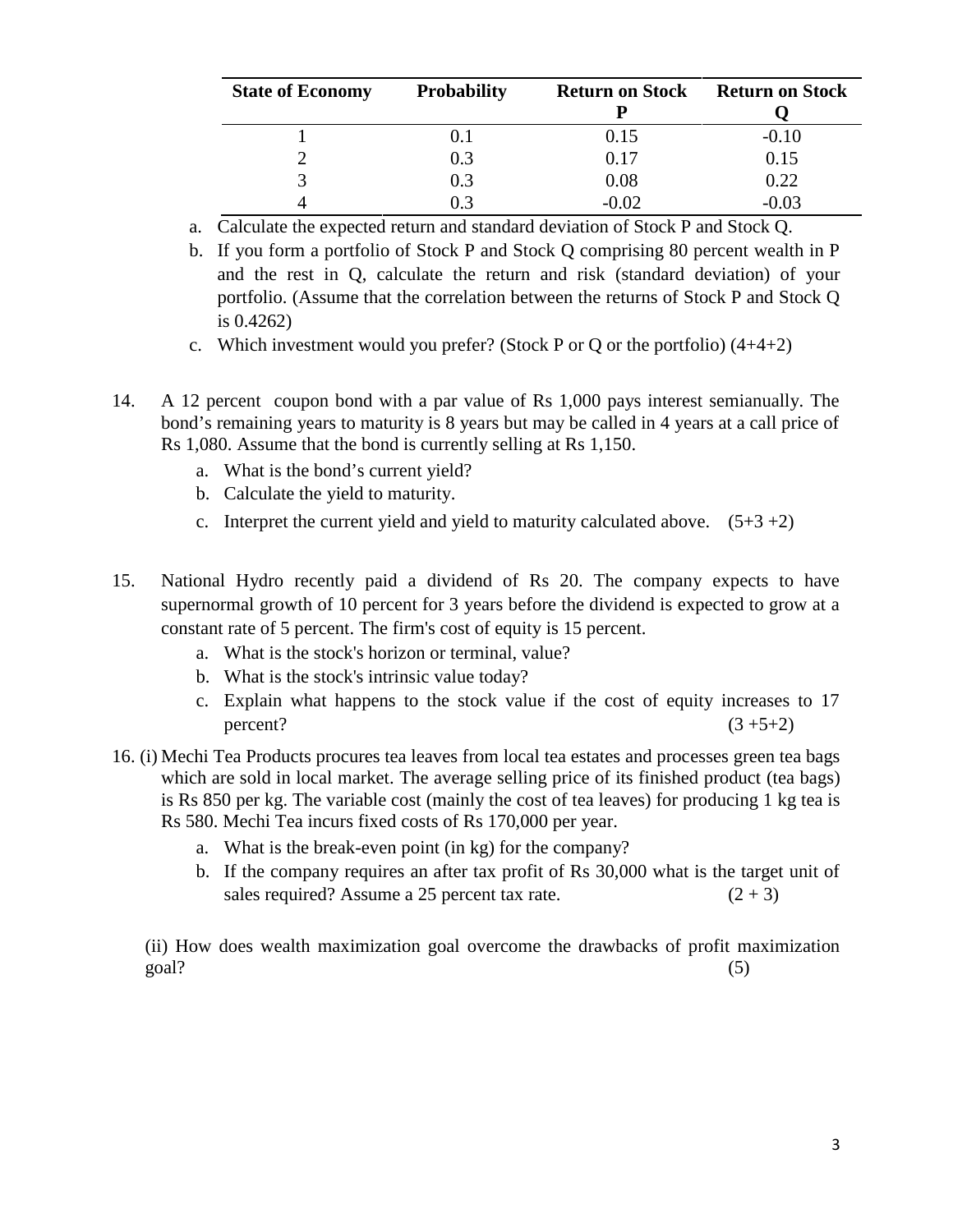## **Group C Analytical Answer Questions**

Attempt any **Two** questions from Group C (2 x 15 = 30)

- 17. Why is the management of working capital important in a business? How do the preparation of cash budget and good credit policy help in the management of working  $\text{capital?}$  (7+8)
- 18. Mr. Ram Prasad Baral is 63 years old and recently retired from government services. He wishes to have regular retirement income and is considering an annuity contract with the MetLife Insurance Company. Such a contract pays him an equal rupee amount each year that he lives. For this cash flow stream, he must put up a specific amount of money at the beginning. According to actuary tables, his life expectancy is 15 years, and that is the duration on which the insurance company bases its calculations regardless of how long he actually lives.
	- a. If the insurance company uses a compound annual interest rate of 5 percent in its calculations, how much must Mr. Baral pay at the outset for an annuity to provide him with Rs 10,000 per year starting next year?
	- b. What would be the purchase price if the compound annual interest rate is 10 percent?
	- c. Mr. Baral had Rs 30,000 to put into an annuity. How much would he receive each year if the insurance company uses a 5 percent compound annual interest rate in its calculation? Assume payments for 15 years only.  $(6 + 3 + 6)$
- 19. National Corporation is evaluating two mutually exclusive projects: Project A and Project B. The net cash flows of these projects are as follows:

| Year | Cash Flows A | Cash Flows B |
|------|--------------|--------------|
|      | (Rs 100,000) | (Rs 100,000) |
|      | 30,000       | 30,000       |
|      | 30,000       | 30,000       |
| 3    | 30,000       | 40,000       |
| 4    | 30,000       | 40,000       |
|      | 30,000       | 20,000       |

The cost of capital of the Corporation is 12 percent.

- a. Calculate payback periods, which project is preferable?
- b. Calculate net present value of both projects. What would be your decision based on net present value?
- c. How would your decisions be affected if the projects are mutually exclusive?
	- d. Calculate profitability index of both projects.  $(3+6+3+3)$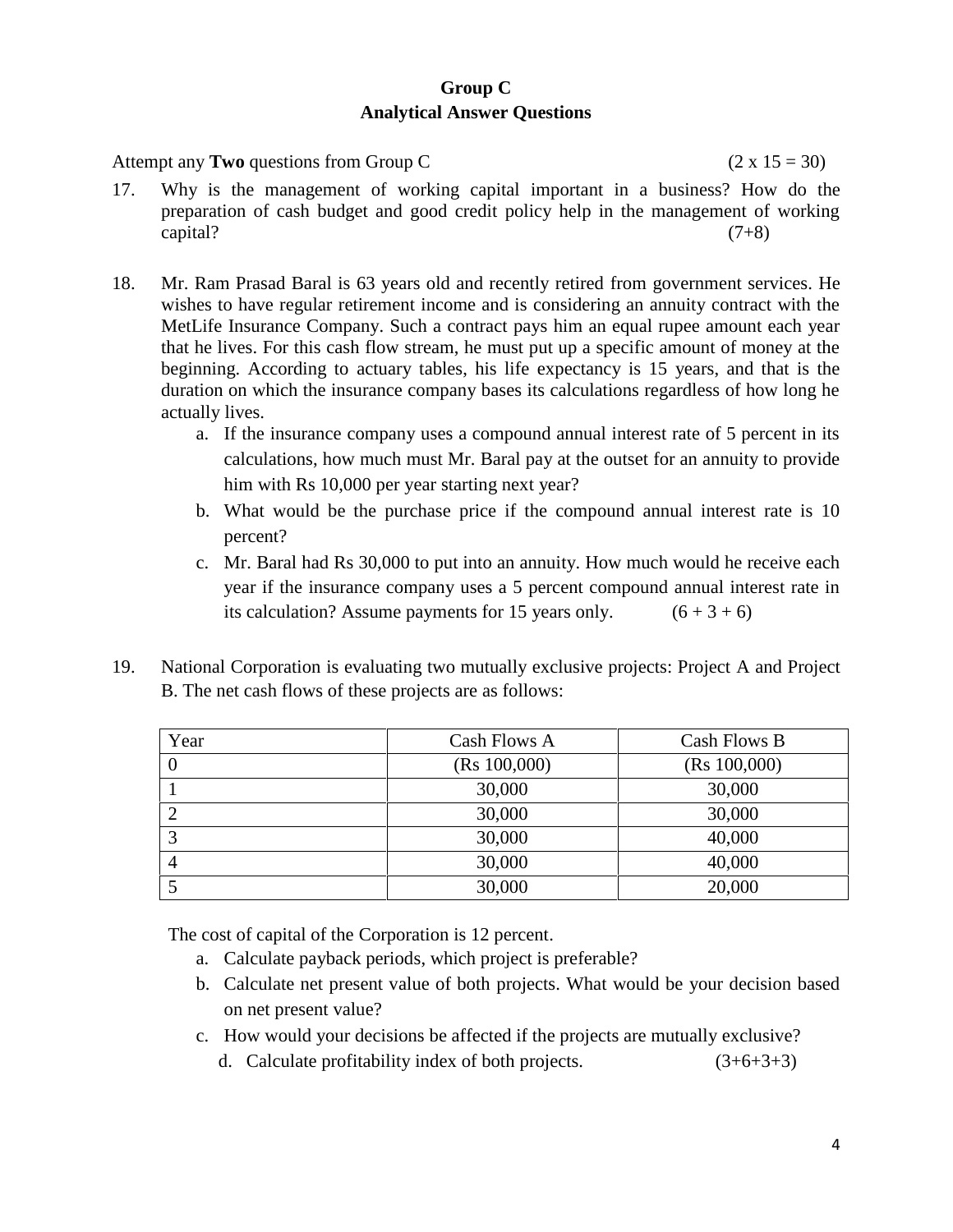# **Fundamentals of Financial Management Model Questions – 2072**

| <b>Program: BBS</b>  | Time: 3 Hours |
|----------------------|---------------|
| Part: III            | F.M.: 100     |
| <b>Code: MGT 215</b> | P.M.: 35      |

*The objective of the model questions is to give an overview of the nature of questions that may be asked in the examination. The users of the model are requested to take note of the followings:*

- *Questions will be divided into three groups. There will be 10 questions carrying two marks each in Group A. Students will have to attempt all questions in this group. Group B consists of six questions carrying 10 marks each. Out of them students will attempt only five questions. And Group C consists of three questions carrying 15 marks each, out of which students will attempt two questions. This structure of questions will be maintained unless otherwise decided and notified.*
- *Questions in each Group may consist of both theory and numerical questions. But, please note that the proportion of theory and numerical given in the model is only an indication which may vary from time to time.*

*Candidates are required to give the answers in their own words as far as practicable. Figures in the margin indicate the full marks.*

#### **Group A**

### **Brief Answer Questions**

Attempt **All** questions from Group A (10 x 2 = 20)

- 1. What the functions of managerial finance?.
- 2. Define premium bond and give an example of premium bond.
- 3. Differentiate future value from present value.
- 4. List three advantages of net present value method over pay back method.
- 5. What are the motives for holding cash?
- 6. Define economic order quantity.
- 7. Interpret credit terms with an example.
- 8. Assume that the risk-free rate is 6 percent and the market rate of return is 8 percent. The required rate of return on a stock with a beta of 1.3 is 8.6 percent. Is the underlined statement true or false? Support your answer.
- 9. The cost of common stock is always higher than that of debt capital.
- 10. Mention the career opportunities available for finance graduates.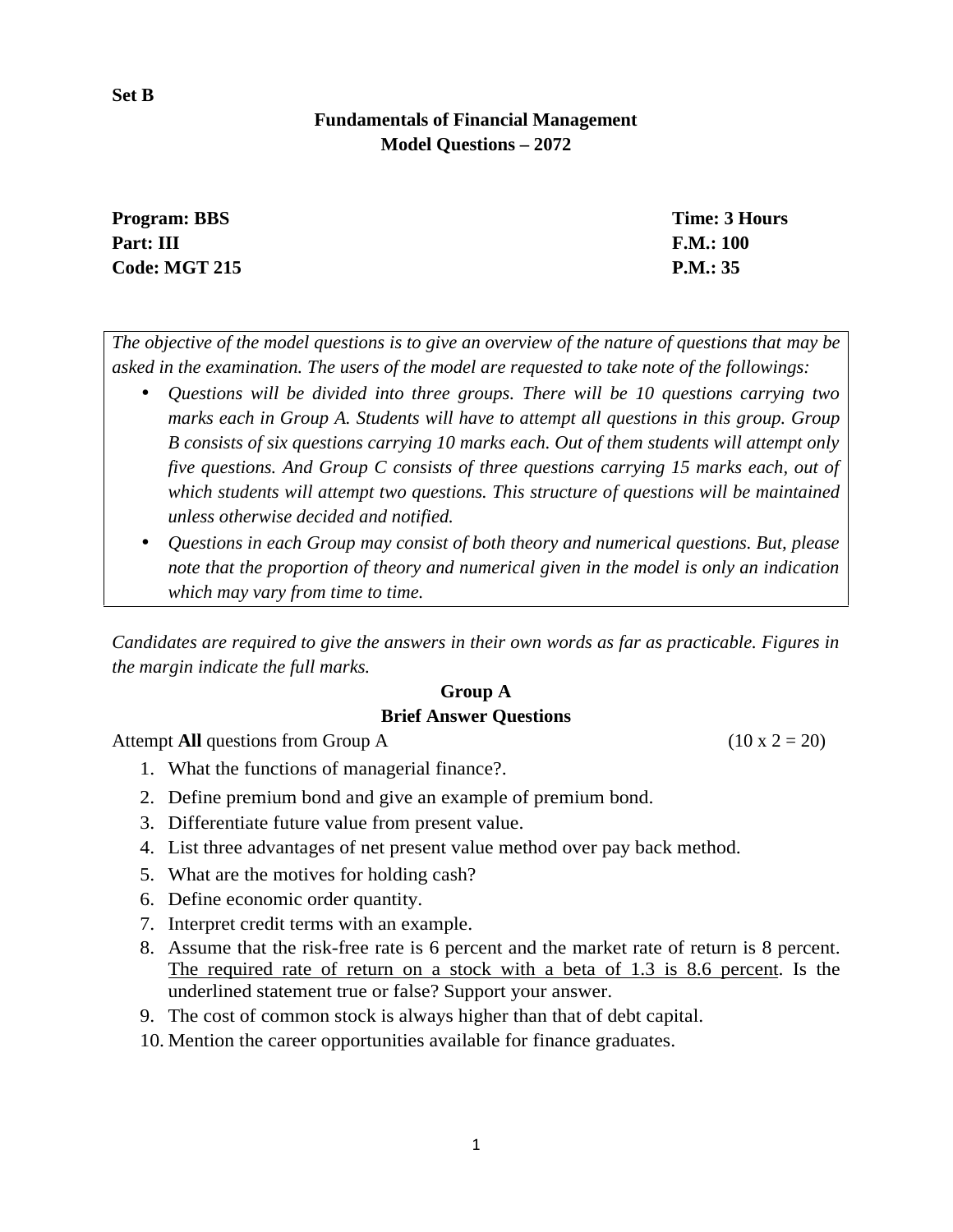## **Group B Descriptive Answer Questions**

| Attempt any <b>Five</b> questions from Group B | $(5 \times 10 = 50)$ |  |
|------------------------------------------------|----------------------|--|
|------------------------------------------------|----------------------|--|

- 11. Discuss the significance of working capital management in a business firm. (10)
- 12. Assume that it is now January 1, 2013. On January 1, 2014, you will deposit Rs 1,000 into a savings account that pays 8 percent.
	- a. If the bank compounded interest annually, how much will you have in your account on January 1, 2017?
	- b. What would your January 1, 2017, balance be if the bank used quarterly compounding rather than annual compounding?
	- c. Suppose you deposit the Rs 1,000 in 4 payments of Rs 250 each on January 1 of 2013, 2014, 2015, and 2016. How much would you have in your account on January 1, 2017, based on 8 percent annual compounding?
	- d. Suppose you deposit 4 equal installments in your account on January 1 of 2014, 2015, 2016, and 2017. Assuming an 8 percent interest rate, how large would each of your payments have to be for you to obtain the same ending balance as you calculated in part (a)?  $(4*2.5)$
- 13. Consider the following balance sheet:

| Assets                      |                                                  | <b>Amount</b> Liabilities and | Amount    |
|-----------------------------|--------------------------------------------------|-------------------------------|-----------|
|                             |                                                  | <b>Equity</b>                 |           |
|                             | $\rm Rs$                                         |                               | Rs        |
| Cash and Bank               | 100,000                                          | Accounts payable              | 200,000   |
| Account receivable          | 300,000                                          | Accrued expenses              | 80,000    |
| Inventory                   | 550,000                                          | Deferred taxes                |           |
| Furniture                   | 50,000                                           | <b>B</b> ond                  | 200,000   |
| Equipment                   | 200,000                                          | Long-term loan                | 100,000   |
| Plant and machinery         | 500,000                                          | Common stock (10,000          | 1,000,000 |
|                             |                                                  | shares $@100$                 |           |
|                             |                                                  | Retained earning              | 120,000   |
| <b>Total assets</b>         |                                                  | Rs Liabilities and equity     | Rs        |
|                             | 1,700,000                                        |                               | 1,700,000 |
| $\sim$ $\sim$ $\sim$ $\sim$ | $\sim$ $\sim$ $\sim$ $\sim$ $\sim$ $\sim$ $\sim$ |                               |           |

Sales for the year is Rs 5,100,000.

| (i) Calculate:                                   |                |             |
|--------------------------------------------------|----------------|-------------|
| a. Current Ratio                                 | b. Quick ratio |             |
| c. Total assets turnover ratio                   | d. Debt ratio  |             |
| e. Equity multiplier                             |                |             |
| (ii) What are the limitations of ratio analysis? |                | $(7.5+2.5)$ |
|                                                  |                |             |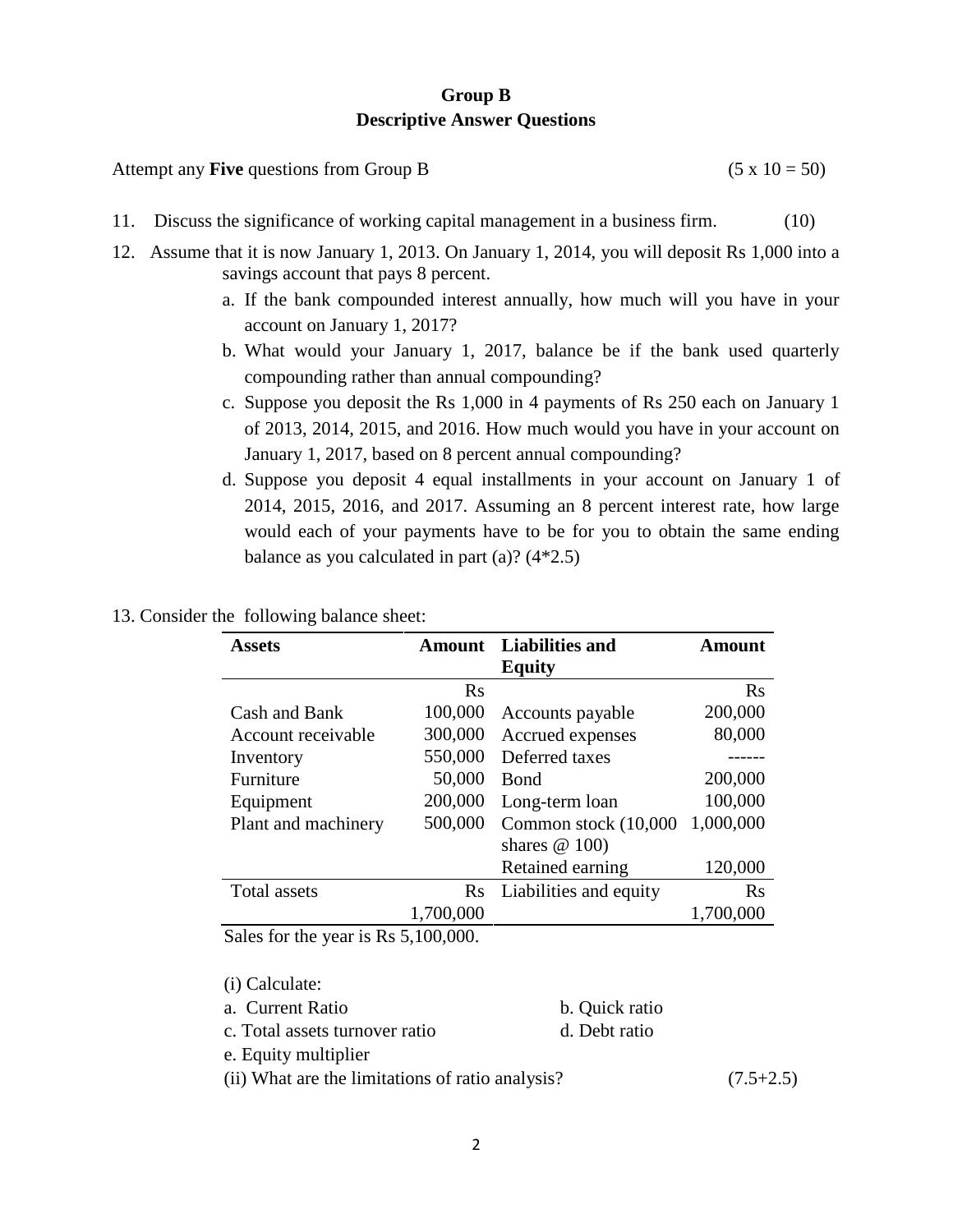14. Suppose Mechi Tea Company sold an issue of bonds with a 10-year maturity, a Rs 1,000 par value, a 10 percent coupon rate, and semiannual interest payments.

- a. Two years after the bonds were issued, the going rates of interest on such bonds fell to 6 percent. At what price would the bonds sell?
- b. Suppose that, 2 years after the initial offering, the going interest rate had risen to 12 percent. At what price would the bonds sell?
- c. Suppose that the conditions in part (a) existed that is, interest rates fell to 6 percent 2 years after the issue date. Suppose further that the interest rate remained at 6 percent for the next 8 years. What would happen to the price of the Company's bonds over time?  $(4+4+2)$

**15.** (i) The Moonlight Company expect to generate the following net income during next two years. The Company currently has 100,000 shares outstanding.

| Year       |                        | ∸                      |
|------------|------------------------|------------------------|
| Net income | R <sub>s</sub> 500,000 | R <sub>s</sub> 600,000 |

- a. Determine earning per share in each year.
- b. Determine total dividend and dividend per share if a 40 percent dividend payout ratio is maintained.  $(2 + 3)$

**Illustration 5.5** (ii) Shikhar Industries' stock currently sells for Rs 400 a share. The stock just paid a dividend of Rs 20 a share. The dividend, earnings and price are expected to grow at a constant rate of 5 percent a year. What is the required rate of return on the company's stock? What stock price is expected 1 year from now?  $(3+2)$ 

16. Mahakali Herbal Company has the following capital structure, which it considers to be optimal:

| Debt            | 25%  |
|-----------------|------|
| Preferred stock | 15   |
| Common stock    | 60   |
| Total capital   | 100% |

The company's tax rate is 40 percent, and investors expected earnings and dividends to grow at a constant rate of 9 percent in the future. The company's current dividend is Rs 36 per share. Its common stock currently sells at a price of Rs 600 per share. These terms would apply to new security offerings:

*Common:* New common stock would have a floatation cost of 10 percent.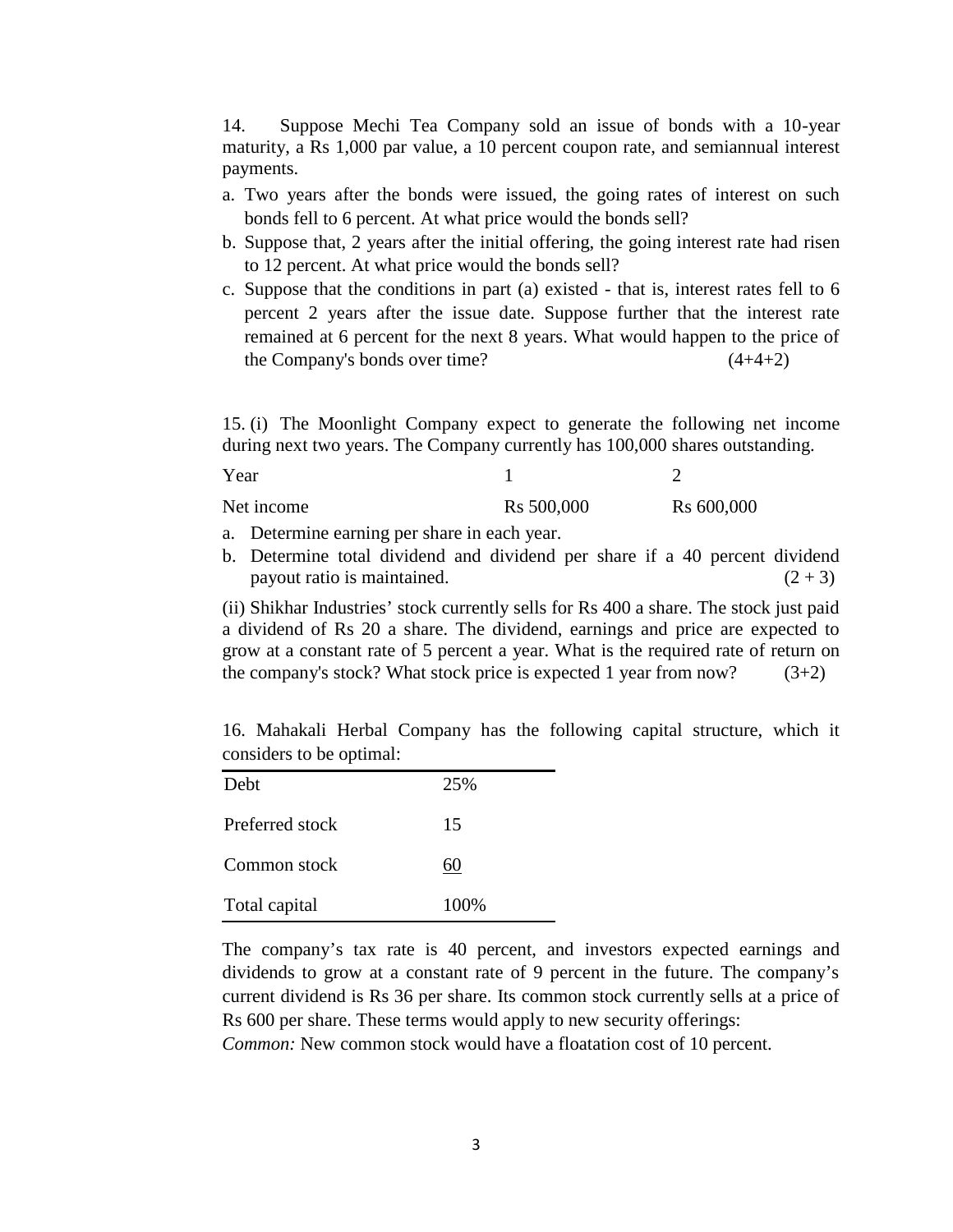- *Preferred:* New preferred stock could be sold to the public at a price of Rs 100 per share, with a dividend of Rs 11, floatation costs of Rs 5 per share would be incurred.
- *Debt:* Debt could be sold at an annual interest rate of 12 percent.
- a. Find the component cost of debt, preferred stock, retained earnings, and new common stock.
- b. Calculate the weighted average cost of capital assuming that common stock financing requirements are all met by retained earnings. (6+4)

### **Group C Analytical Answer Questions**

Attempt any **Two** questions from Group C (2 x 15 = 30)

- 17. What is optimal capital structure? Demonstrate graphically the relationship between cost of capital and capital structure. Also explain with suitable example the implications of financial leverage on return on equity.  $(4 + 4 + 7)$
- 18. Consider the probability distribution of alternative rates of return associated with Stock A and Stock B given in following table.

| <b>State of</b> | <b>Probability</b> | <b>Stock A</b> | <b>Stock B</b> |
|-----------------|--------------------|----------------|----------------|
| economy         |                    |                |                |
|                 | 0.3                | 10%            | 30%            |
|                 | 0.4                | ל.ו            | 20             |
|                 |                    |                |                |

a. Calculate the expected return and standard deviation of Stock A and Stock B.

- b. What are the covariance and correlation coefficient between Stock A and Stock B?
- c. Would you think that forming a portfolio of these two stocks reduces the risk? Why or Why not? Explain.
- d. If you form a portfolio of Stock A and Stock B comprising 60 percent wealth in Stock A and the rest in Stock B, calculate the risk and return of your portfolio. Which investment would you prefer? Stock A or Stock B or the portfolio? Why?  $(5+3+3+4)$
- 19. Star Trading Ltd. is evaluating two mutually exclusive projects: Project A and Project B. The company will require Rs 75,000 for Project A and Rs 100,000 for Project B. The net cash flows of these projects are as follows:

|      |                           | <b>Cash Flows</b> |
|------|---------------------------|-------------------|
| Year |                           | R                 |
|      | $-Rs 75,000$              | $-Rs$ 100,000     |
|      | <b>Profit after taxes</b> |                   |
|      |                           |                   |